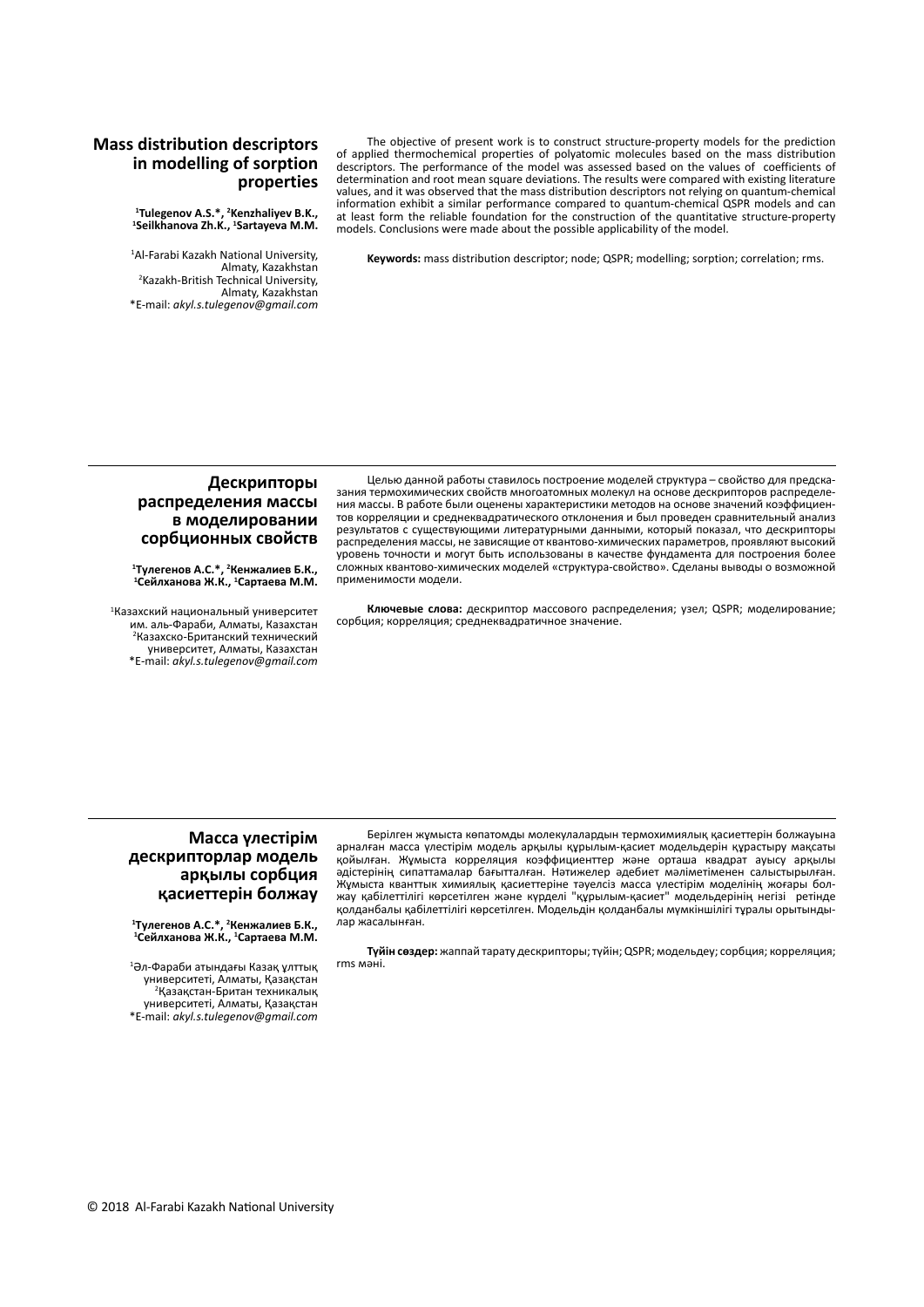# (2018) Chem Bull Kazakh Univ 1(88):16-23



# **CHEMICAL BULLETIN**

of Kazakh National University

http://bulletin.chemistry.kz/



http://doi.org/10.15328/cb968

# **Mass distribution descriptors in modelling of sorption properties**

**1 Tulegenov A.S.\*, 2 Kenzhaliyev B.K., 1 Seilkhanova Zh.K., 1 Sartayeva M.M.**

1 Al-Farabi Kazakh National University, Almaty, Kazakhstan 2 Kazakh-British Technical University, Almaty, Kazakhstan \*E-mail: *akyl.s.tulegenov@gmail.com*

#### **1. Introduction**

The quantitative structure-property relationship (QSPR) models find wide applications in modern chemistry [1,2]. Their ability to model the properties of substances makes them a good alternative to certain types of experiments and ab initio studies due to time efficiency and computational affordability.

The effort was made in present work to construct and apply the system of descriptors that would model the sorption properties of compounds from various classes. On the path of attaining this objective, the system of descriptors was constructed based on proton mass distribution [3]. To explore the limits of applicability of the model, several comparative studies were carried out in present study. The comparisons were made with the literature data of the results of two previous works [4,5]. The first work was devoted to modelling of aqueous biphasic systems (ABS) using QSPR methodogy based on quantumchemical descriptors relying on the information about dipole moments, interatomic distances, atomic charges [4]. The second work was devoted to the study of the retention volume of organic molecules adsorbed on Carbotrap graphitized carbon material [5]. The set of physical-chemical properties was utilized in the construction of model of retention volume. The similarity of both systems used in these studies is in the molecular mechanism of the process, which is the intermolecular interaction responsible for sorption process. And it was this type of property that the technique used in present work was applied to. The common characteristic of the majority of QSPR methodologies is in the utilization of ab initio descriptors originating from quantum-chemical computations [2,4]. Such computations are often time-consuming and become nontrivial for polyatomic molecules. In this research, we explored the possibilities of description of physical-chemical properties without the use of quantum-chemical computations, i.e., utilizing the basic knowledge about the substance to construct

choice of descriptors was suggested by the effort to model the molecular charge distribution utilizing only the concepts of distribution of mass. The first option was to utilize the concept of multipolar moments, but it involves the necessity to solve the problem of divergence of multipolar series. To find the nonexpanded property, we utilized the concept of distribution of mass, which is close in physical meaning to the gravitational index [5], but we were searching to find the property that would not rely on quantum-chemical computation or any molecular structural data.The choice of descriptors utilized in the present work [4] is close in similitude to the concept of molecular mass distribution in polymer science [1], but is based on the analogies from the theory of intermolecular forces and when extended to the description of polymers would correspond to the case when polymer is formed as a heterogeneous chain with monomer units possessing the alternating structure.

the models of macroscopic thermochemical properties. The

#### **2. Methods**

The multilinear regression methodology was utilized in all methods used in present work. The least squares deviation of model values from experimental values was minimized (formula)

$$
\Delta = \sum (Q - Q_{comp})^2 = min \tag{1}
$$

The form of Qcomp depended upon the nature of the model used. In the previously described atomic mass distribution descriptors method [4], there is utilized only the chemical formula of the substance, which is used to construct the atomic (protonic) mass distribution functions.The degree of mass in summation was varied from 1 to 3, which corresponds to various models with various dimensionalities. The given descriptors are the measure of the degree of spatial interatomic distribution of charge in the molecule. For illustrative purposes, it is instructive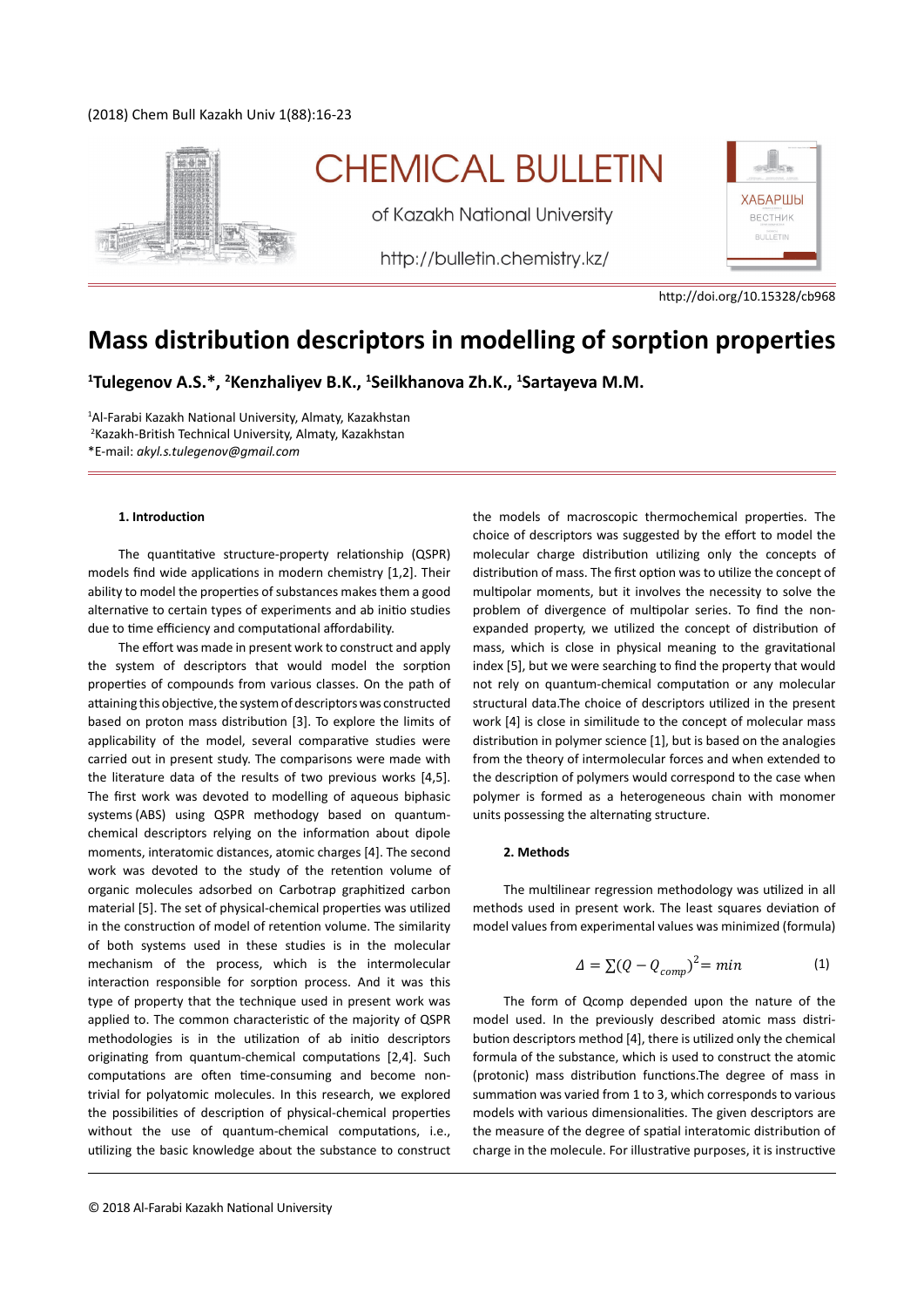to reason based on the deviation from the presumably spherical shape of the molecule with deviation corresponding to the presence of polarity. The higher the polarity, the higher is the degree of intermolecular interaction. The mass distribution descriptor (linear, quadratic, cubic) characterizes the degree of interatomic distribution of the mass of protons (or the degree of their localization on an atom) in molecule. The higher this number, the less distributed is the mass, i.e. the molecule is more compact, in other words – the molecule possesses the lower polarity. Furthermore, one may anticipate that the lower is this number the higher is the number of atoms in molecule, which indirectly characterizes the polarizability, as the increase of the number of atoms leads to the increase of the volume of the molecule, and dimensionality unit of polarizability is equal to the dimensionality unit of volume. As an example, the isoelectronic series is considered composed of Ne, HF, H<sub>2</sub>O, NH<sub>3</sub>,  $CH<sub>4</sub>$  with the total number of electrons being equal to 10. The quadratic and cubic terms of the model introduce additional degree of variational freedom of the model to account for the nonlinearity of the relationship between the interatomic proton mass distribution and electronic properties of the molecule.

The typical values of the descriptors for the isoelectronic molecules are shown in Table 1. Distribution of numbers in the results of computation characterizes Ne {10, 10·10, 10·10·10} – as a sphere and chemically inert,  $HF{(1+9)/2, (1+9.9)/2}$ ,  $(1+9.9.9)/2$  – linear molecule possessing high dipole moment and producing high polarizing effect,  $NH_3\{(7+3)/4, (7\cdot7+3)/4,$  $(7.7.7+3)/4$  – the molecule possessing dipole moment and

exhibiting electronic donor properties,  $CH<sub>4</sub>$ {(6+4)/5, (6·6+4)/5, (6·6·6+4)/5} – molecule possessing no dipole moment but high polarizability responsible for hydrophobicity of alkanes. Correspondingly, Ne and  $CH<sub>4</sub>$  form weak intermolecular bonds, HF and  $NH<sub>3</sub>$  – form polar intermolecular complexes due to their polarity. The advantage of this scheme is that no geometric information is utilized, and the description is limited to chemical formula. The quantity modelled (distribution coefficient or retention volume utilized in present work) is expressed as

$$
Q_{comp} = \sum_{i} e_i \times \nu_i
$$
 (2)

$$
\nu = \{\sum_{k} m_{k}, \sum_{k} m_{k}^{2}, \sum_{k} m_{k}^{3}, \sum_{k} m_{k}^{4}, n, 1\}
$$
 (3)

$$
\frac{\partial \Delta}{\partial e_i} = 0 \tag{4}
$$

The expanded form of the model is

$$
Q_{comp} = e_1 v_1 + e_2 v_2 + e_3 v_3 + e_4 v_4 + e_5 v_5 + e_6 v_6
$$
 (5)

Conditions expressed in equation (4) lead to the system of linear algebraic equations (6) allowing to find the parameters of the model

$$
e_{1} \sum v_{i,1} v_{i,1} + e_{2} \sum v_{i,1} v_{i,2} + e_{3} \sum v_{i,1} v_{i,3} + e_{4} \sum v_{i,1} v_{i,4} + e_{5} \sum v_{i,1} v_{i,5} + e_{6} \sum v_{i,1} v_{i,6} = \sum Q_{i} v_{i,1}
$$
  
\n
$$
e_{1} \sum v_{i,2} v_{i,1} + e_{2} \sum v_{i,2} v_{i,2} + e_{3} \sum v_{i,2} v_{i,3} + e_{4} \sum v_{i,2} v_{i,4} + e_{5} \sum v_{i,2} v_{i,5} + e_{6} \sum v_{i,2} v_{i,6} = \sum Q_{i} v_{i,2}
$$
  
\n
$$
e_{1} \sum v_{i,3} v_{i,1} + e_{2} \sum v_{i,3} v_{i,2} + e_{3} \sum v_{i,3} v_{i,3} + e_{4} \sum v_{i,3} v_{i,4} + e_{5} \sum v_{i,3} v_{i,5} + e_{6} \sum v_{i,3} v_{i,6} = \sum Q_{i} v_{i,3}
$$
  
\n
$$
e_{1} \sum v_{i,4} v_{i,1} + e_{2} \sum v_{i,4} v_{i,2} + e_{3} \sum v_{i,4} v_{i,3} + e_{4} \sum v_{i,4} v_{i,4} + e_{5} \sum v_{i,4} v_{i,5} + e_{6} \sum v_{i,4} v_{i,6} = \sum Q_{i} v_{i,4}
$$
  
\n
$$
e_{1} \sum v_{i,5} v_{i,1} + e_{2} \sum v_{i,5} v_{i,2} + e_{3} \sum v_{i,5} v_{i,3} + e_{4} \sum v_{i,5} v_{i,4} + e_{5} \sum v_{i,5} v_{i,5} + e_{6} \sum v_{i,5} v_{i,6} = \sum Q_{i} v_{i,5}
$$
  
\n
$$
e_{1} \sum v_{i,6} v_{i,1} + e_{2} \sum v_{i,6} v_{i,2} + e_{3} \sum v_{i,6} v_{i,3} + e_{4} \sum v_{i,6} v_{i,4
$$

**Table1** – Isoelectronic series example

| Molecule        | Number of<br>atoms | Average<br>sum of<br>protons | Average<br>quadratic<br>sum | Average cubic<br>sum |
|-----------------|--------------------|------------------------------|-----------------------------|----------------------|
| <b>Ne</b>       | 1                  | 10.0                         | 100.0                       | 1000.0               |
| HF              | $\mathcal{P}$      | 5.0                          | 41.0                        | 365.0                |
| H,O             | 3                  | 3.3                          | 22.0                        | 171.3                |
| NH,             | 4                  | 2.5                          | 13.0                        | 86.5                 |
| CH <sub>4</sub> | 5                  | 2.0                          | 8.0                         | 44.0                 |

The method can systematically be extended to account for the cases of possible incompleteness in the description of structure of isomers. In order to accomplish this task, the concept of pseudoatom or the node can be introduced describing the regions of bonds formation. For instance, in  $CH_{4}$ , there is only one branching node, in  $C_2H_6$  – two. It is possible then to introduce the measure of mass distribution of the nodes and count the nodes in the molecule in addition to counting the atoms. For example, we consider the case of n-propanol and 2-propanol. The difference between these two molecules is that the nature of branching is different. In n-propanol, the nodes are  $C(H<sub>3</sub>C)$ ,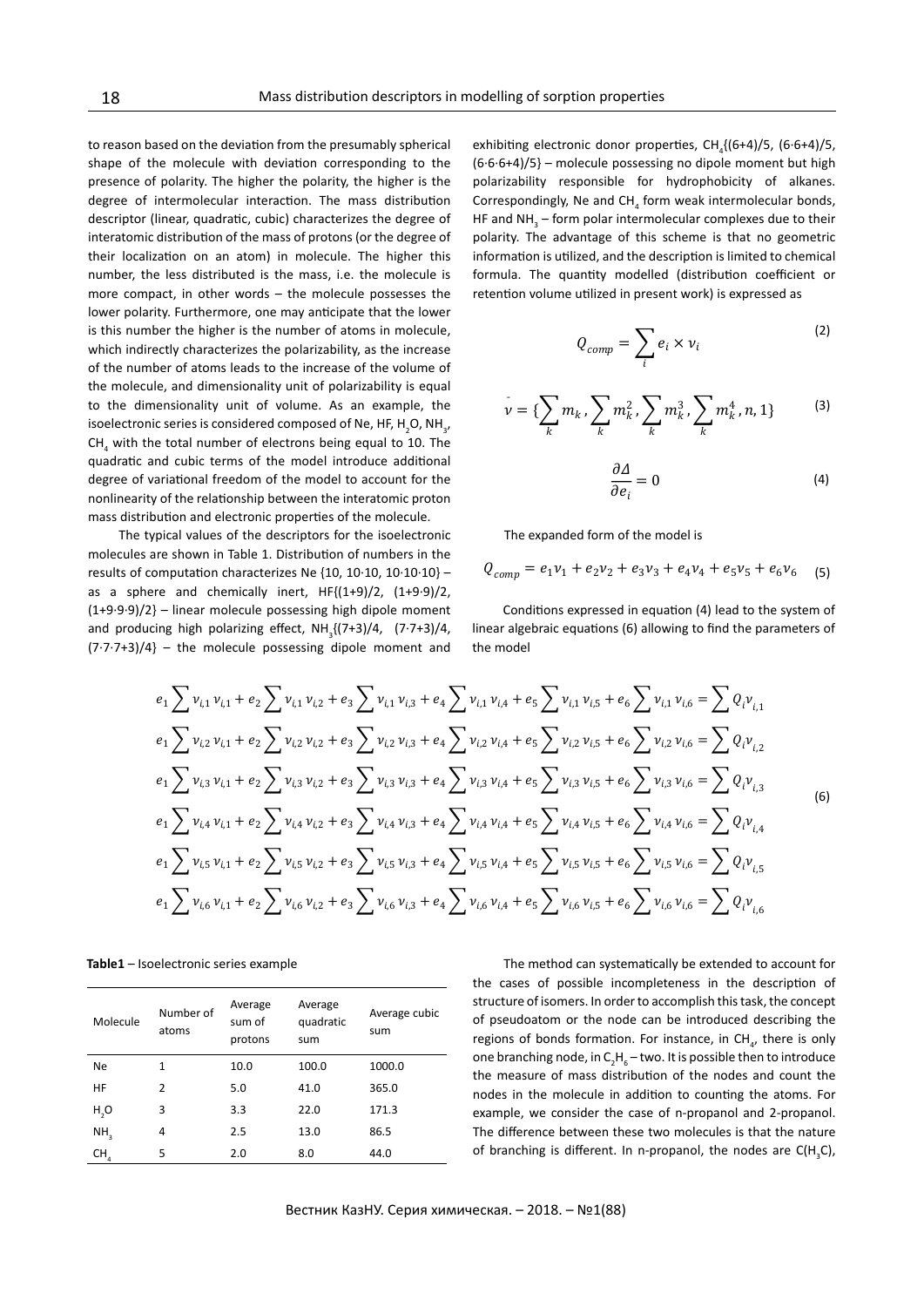$C(H_{2}C_{2})$ ,  $C(H_{2}CO)$ ,  $O(CH)$  leading to 15, 20, 22, 15, respectively. In 2-propanol, the nodes are  $C(H<sub>3</sub>C)$ ,  $C(C<sub>2</sub>HO)$ ,  $O(CH)$ ,  $C(CH<sub>3</sub>)$ leading to 15, 27, 15, 15, respectively. There are then possible several levels of mass distribution hierarchy – atom, node, branch, etc. with the atom characterizing the elemental composition, node and branch – structural chemical composition. The parameters scheme for the nodes-based complemented

mass distribution descriptors model is provided in the equation 7. The existing atomic mass distribution descriptors are complemented by nodes-based mass distribution descriptors.

The evaluation of validity of models was made based on computation of coefficients of determination and root mean ¯ ¯ square deviations using equations 8 and 9.

$$
v = \{\sum_{k} m_{k}, \sum_{k} m_{k}^{2}, \sum_{k} m_{k}^{3}, \sum_{k} m_{k}^{4}, n, \sum_{k} m_{node,k}, \sum_{k} m_{node,k}^{2}, \sum_{k} m_{node,k}^{3} \cdot n_{node,k} \} \quad (7)
$$
\n
$$
R^{2} = \frac{\sum_{i} (Q_{comp,i} - Q)(Q_{comp,i} - Q)}{\sum_{i} (Q_{exp,i} - Q)(Q_{exp,i} - Q)} \quad (8)
$$
\n
$$
RMS = \frac{\sqrt{\sum_{i} (Q_{comp,i} - Q)(Q_{comp,i} - Q)} \cdot n_{node,k} \cdot n_{node,k} \} \cdot (9)}{\sqrt{N}}
$$

#### **3. Results and Discussion**

To evaluate the range of applicability and substantiate the assumption about preferential applicability to modelling sorption processes, the system of mass distribution descriptors was tested on two sets of results modelling the distribution coefficients of organic molecules belonging to different classes of substances and retention volumes of organic molecules. The data of [5] was used, and results were compared with the results obtained by models obtained in [5]. To explore the possible extension of the mass distribution model to make improvements of performance, several additional descriptors were applied including chemical hardness (proportional to the difference between LUMO and HOMO energies) and electronegativity (proportional to the sum of LUMO and HOMO energies). The final result remained invariant to the supplement by quantumchemical descriptors making almost negligible alterations to the coefficients of determination and RMS deviations of the results וום<br>.



**Figure 1** – Results of modelling of log*P* values using atom-based mass distribution descriptors



Coefficients of determination for the models of log*D* (PEG) and log*P* (octanol) obtained using mass distribution descriptors are equal to 0.91 and 0.86 correspondingly. Comparatively large deviation of the results for benzamide in case of modelling of log*P* values may be attributed to the complex nature of interaction pattern of this molecule with the solvent due to the presence of heteropolar amide group consisting of NH and CO dipolar groups along with the dependence upon the conformational state, which would necessitate the introduction of additional descriptors. A distinctive difference between the octanol and PEG data modelling is in the fact that ABS containing PEG is composed of polymer with interacting fragments fixed in space, such that making the interaction more directed and the whole framework of the polymer closer in similitude to the surface rather then the liquid. Such arrangement of interacting



**Figure 2** – Results of modelling log*D* values using atom-based mass distribution descriptors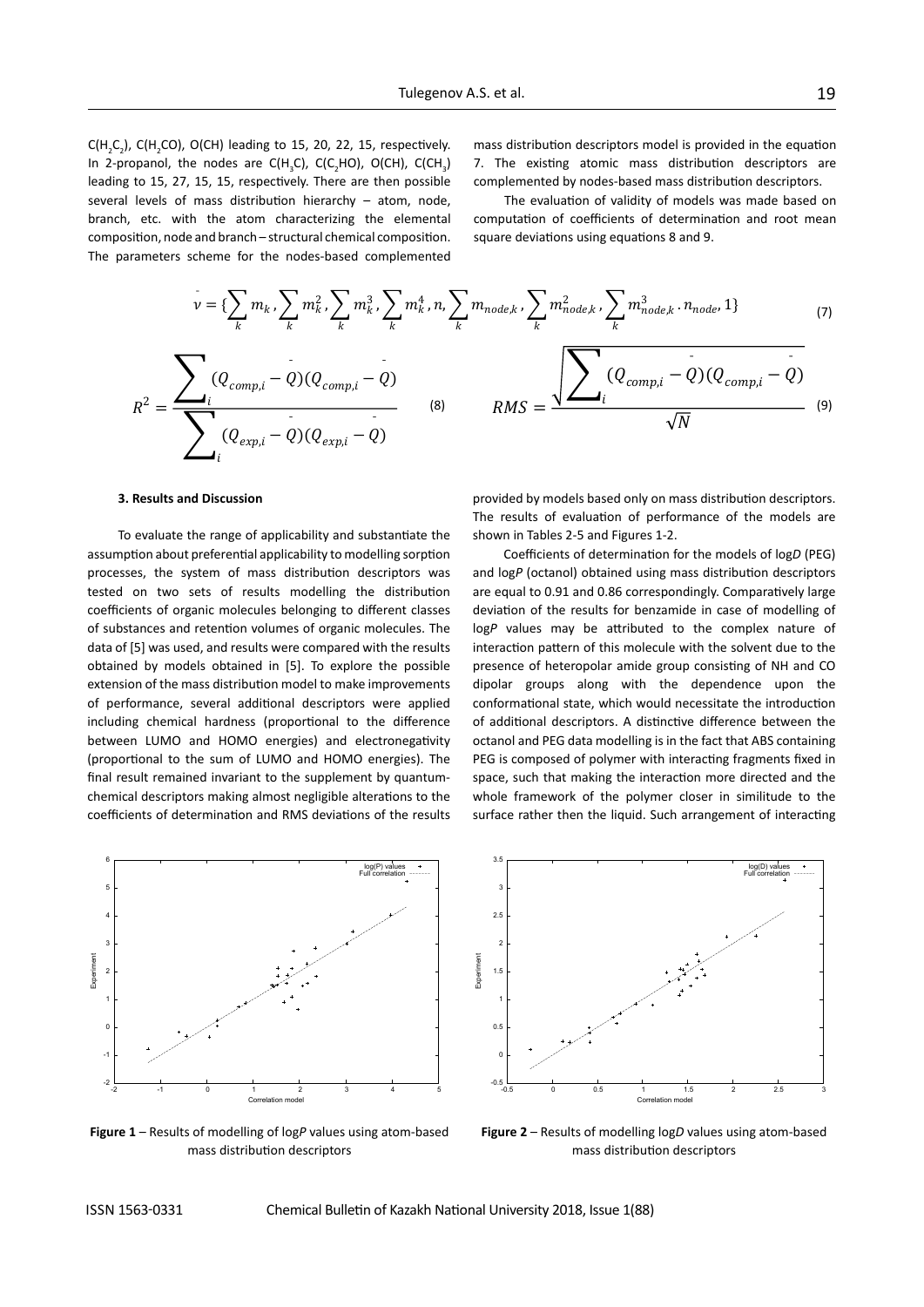units makes the importance of local (depending on specific orientation and interatomic orientation) interactions less pronounced. In the case of octanol, all kinds of orientations contribute to the total interaction energy due to constant translational and rotational motion of molecules, hence, making the locality and anisotropy of interaction more important and creating stricter conditions for the degree of accuracy of the model of charge distribution. In order to check this assumption, additional tests were carried out by modelling the retention volume of organic compounds on Carbotrap graphitized carbon material [6]. The best representative result of modelling is shown in Figure 3. The coefficient of determination of the mass distribution model for this type of interaction is 0.98, which supports the assumption of lower importance of the locality of interaction in modelling sorption properties.



**Figure 3** – Retention volume on Carbotrap graphitized carbon material ( $R^2$ =0.98)

| Substance              | $\mathsf C$    | $\mathsf H$    | $\mathsf O$      | ${\sf N}$        | CI                  | Atoms-based | Nodes-based | Exp. [5] |
|------------------------|----------------|----------------|------------------|------------------|---------------------|-------------|-------------|----------|
| Benzene                | 6              | 6              | 0                | $\pmb{0}$        | $\mathbf 0$         | 1.28        | 1.24        | 1.48     |
| Toluene                | $\overline{7}$ | 8              | $\pmb{0}$        | 0                | $\mathbf 0$         | 1.39        | 1.33        | 1.55     |
| 1,2-Dichloroethane     | $\overline{2}$ | $\overline{4}$ | $\mathbf 0$      | $\mathbf 0$      | $\overline{2}$      | 1.07        | 0.80        | 0.90     |
| Ethylacetate           | 4              | 8              | $\overline{2}$   | 0                | 0                   | 0.74        | 0.73        | 0.57     |
| Methanol               | $1\,$          | 4              | $1\,$            | 0                | 0                   | $-0.30$     | $-0.004$    | 0.10     |
| Ethanol                | $\overline{2}$ | 6              | $1\,$            | 0                | 0                   | 0.1         | 0.16        | 0.25     |
| n-Propanol             | 3              | 8              | $\mathbf{1}$     | 0                | $\boldsymbol{0}$    | 0.42        | 0.45        | 0.49     |
| 2-Propanol             | 3              | 8              | $\mathbf{1}$     | 0                | 0                   | 0.42        | 0.49        | 0.40     |
| n-Butanol              | $\overline{4}$ | 10             | $\mathbf 1$      | 0                | 0                   | 0.70        | 0.70        | 0.68     |
| n-Pentanol             | 5              | 12             | $\mathbf{1}$     | 0                | 0                   | 0.96        | 0.93        | 0.92     |
| n-Octanol              | 8              | 18             | $\mathbf{1}$     | 0                | 0                   | 1.72        | 1.56        | 1.54     |
| Chlorobenzene          | 6              | 5              | $\mathbf 0$      | $\mathbf 0$      | $\mathbf{1}$        | 1.62        | 1.86        | 1.81     |
| Acetonitrile           | $\overline{2}$ | 3              | 0                | $\mathbf 1$      | $\mathbf 0$         | 0.58        | 0.24        | 0.23     |
| Aniline                | 6              | $\overline{7}$ | $\mathbf 0$      | $\mathbf 1$      | $\mathbf 0$         | 1.33        | 1.29        | 1.08     |
| Acetophenone           | 8              | 8              | $\mathbf{1}$     | $\pmb{0}$        | $\mathsf{O}\xspace$ | 1.59        | 1.44        | 1.38     |
| 4-Hydroxybenzoic acid  | $\overline{7}$ | 6              | 3                | $\mathbf 0$      | $\mathbf 0$         | 1.47        | 1.46        | 1.63     |
| Benzyl alcohol         | $\overline{7}$ | 8              | $\mathbf 1$      | 0                | $\mathbf 0$         | 1.39        | 1.39        | 1.16     |
| Acetic acid            | $\overline{2}$ | 4              | $\overline{2}$   | $\mathbf 0$      | $\mathbf 0$         | 0.21        | 0.26        | 0.23     |
| Benzoic acid           | $\overline{7}$ | 6              | $\overline{2}$   | 0                | $\mathbf 0$         | 1.47        | 1.42        | 1.45     |
| Nitrobenzene           | 6              | 5              | $\overline{2}$   | $\mathbf{1}$     | 0                   | 1.42        | 1.32        | 1.36     |
| Methyl iodide          | $1\,$          | 3              | 0                | 0                | $\mathbf 0$         | 0.75        | 0.75        | 0.75     |
| Anisole                | $\overline{7}$ | 8              | $\mathbf{1}$     | 0                | $\mathsf 0$         | 1.40        | 1.48        | 1.53     |
| Phenol                 | 6              | 6              | $\mathbf{1}$     | 0                | $\mathsf 0$         | 1.26        | 1.25        | 1.32     |
| 1,4-Dichlorobenzene    | 6              | 4              | 0                | 0                | $\overline{2}$      | 1.96        | 2.11        | 2.12     |
| 1,2,4-Trichlorobenzene | 6              | 3              | $\boldsymbol{0}$ | $\pmb{0}$        | 3                   | 2.29        | 2.21        | 2.14     |
| 4,4-Dichlorobiphenyl   | 12             | 8              | 0                | 0                | $\overline{2}$      | 2.59        | 2.88        | 3.14     |
| p-Toluic acid          | 8              | 8              | $\overline{2}$   | $\boldsymbol{0}$ | $\mathsf 0$         | 1.61        | 1.55        | 1.69     |
| Benzamide              | $\overline{7}$ | $\overline{7}$ | $\mathbf{1}$     | $\mathbf{1}$     | 0                   | 1.54        | 1.43        | 1.24     |
| 4-Chloroaniline        | 6              | 6              | $\mathbf 0$      | $\mathbf{1}$     | $\mathbf{1}$        | 1.62        | 1.84        | 1.44     |

**Table 2** – Log*D* values modelled using mass distribution descriptors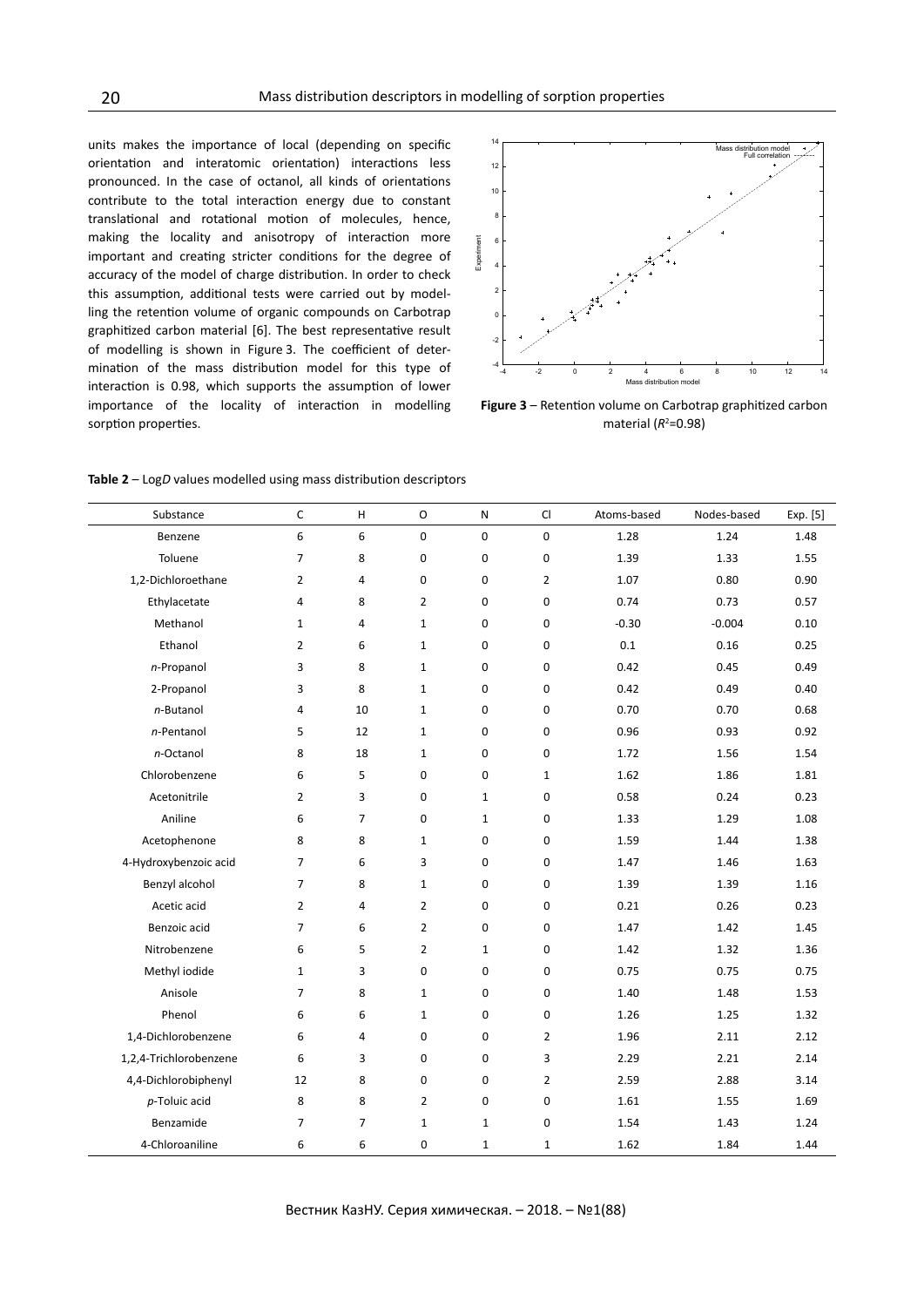| Substance              | C              | H              | $\circ$        | ${\sf N}$    | CI               | Atoms-based | Nodes-based | Exp. [5] |
|------------------------|----------------|----------------|----------------|--------------|------------------|-------------|-------------|----------|
| Benzene                | 6              | 6              | 0              | 0            | $\mathbf 0$      | 1.53        | 1.51        | 2.13     |
| Toluene                | $\overline{7}$ | 8              | $\mathbf 0$    | $\pmb{0}$    | $\pmb{0}$        | 1.87        | 1.66        | 2.73     |
| 1,2-Dichloroethane     | $\overline{2}$ | 4              | 0              | 0            | $\overline{2}$   | 2.07        | 1.44        | 1.48     |
| Ethylacetate           | $\overline{4}$ | 8              | $\overline{2}$ | 0            | $\mathbf 0$      | 0.69        | 0.73        | 0.73     |
| Methanol               | $\mathbf{1}$   | 4              | $\mathbf{1}$   | 0            | 0                | $-1.27$     | $-0.70$     | $-0.77$  |
| Ethanol                | $\overline{2}$ | 6              | $\mathbf{1}$   | 0            | 0                | $-0.44$     | $-0.44$     | $-0.31$  |
| n-Propanol             | 3              | 8              | $1\,$          | 0            | 0                | 0.23        | 0.27        | 0.25     |
| 2-Propanol             | 3              | 8              | $\mathbf{1}$   | 0            | $\pmb{0}$        | 0.23        | 0.11        | 0.05     |
| n-Butanol              | $\overline{4}$ | 10             | $\mathbf{1}$   | 0            | 0                | 0.83        | 0.89        | 0.88     |
| n-Pentanol             | 5              | 12             | $\mathbf{1}$   | 0            | 0                | 1.40        | 1.47        | 1.51     |
| n-Octanol              | 8              | 18             | $\mathbf{1}$   | 0            | $\boldsymbol{0}$ | 3.03        | 3.10        | 3.00     |
| Chlorobenzene          | 6              | 5              | 0              | 0            | $\mathbf{1}$     | 2.34        | 3.061       | 2.84     |
| Acetonitrile           | $\overline{2}$ | 3              | 0              | $\mathbf{1}$ | 0                | 0.06        | $-0.15$     | $-0.34$  |
| Aniline                | 6              | $\overline{7}$ | 0              | $\mathbf{1}$ | 0                | 1.67        | 1.48        | 0.90     |
| Acetophenone           | 8              | 8              | $\mathbf{1}$   | 0            | $\pmb{0}$        | 2.17        | 1.87        | 1.58     |
| 4-Hydroxybenzoic acid  | $\overline{7}$ | 6              | 3              | 0            | 0                | 1.72        | 1.53        | 1.58     |
| Benzylalcohol          | $\overline{7}$ | 8              | $\mathbf{1}$   | 0            | 0                | 1.84        | 1.69        | 1.10     |
| Acetic acid            | $\overline{2}$ | $\overline{4}$ | $\overline{2}$ | 0            | 0                | $-0.60$     | $-0.45$     | $-0.17$  |
| Benzoic acid           | $\overline{7}$ | 6              | $\overline{2}$ | $\pmb{0}$    | 0                | 1.75        | 1.62        | 1.87     |
| Nitrobenzene           | 6              | 5              | $\overline{2}$ | $\mathbf{1}$ | 0                | 1.53        | 1.60        | 1.85     |
| Methyl iodide          | $\mathbf{1}$   | 3              | $\pmb{0}$      | $\pmb{0}$    | $\boldsymbol{0}$ | 1.51        | 1.51        | 1.51     |
| Anisole                | $\overline{7}$ | 8              | $\mathbf{1}$   | $\pmb{0}$    | 0                | 1.84        | 1.87        | 2.11     |
| Phenol                 | 6              | 6              | $\mathbf{1}$   | $\pmb{0}$    | 0                | 1.43        | 1.30        | 1.46     |
| 1,4-Dichlorobenzene    | 6              | 4              | 0              | $\pmb{0}$    | $\overline{2}$   | 3.15        | 3.49        | 3.44     |
| 1,2,4-Trichlorobenzene | 6              | 3              | $\pmb{0}$      | $\pmb{0}$    | 3                | 3.97        | 3.88        | 4.02     |
| 4,4-Dichlorobiphenyl   | 12             | 8              | 0              | $\pmb{0}$    | $\overline{2}$   | 4.32        | 4.81        | 5.23     |
| p-Toluic acid          | 8              | 8              | $\overline{2}$ | $\pmb{0}$    | 0                | 2.17        | 1.90        | 2.27     |
| Benzamide              | $\overline{7}$ | $\overline{7}$ | $\mathbf{1}$   | 1            | 0                | 1.97        | 1.73        | 0.64     |
| 4-Chloroaniline        | 6              | 6              | $\mathbf 0$    | 1            | $\mathbf 1$      | 2.36        | 2.62        | 1.83     |

**Table 3** – Log*P* values modelled using mass distribution descriptors model

**Table 4** – Parameters of the model of atom-based mass distribution descriptors

|      |        | $\sim$<br><u>. . </u> |         | ◡           |          | $\sim$<br>◡ |
|------|--------|-----------------------|---------|-------------|----------|-------------|
| LogD | 9.8904 | $-1.8348$             | 0.09912 | $-0.001281$ | 0.168521 | $-11.08808$ |
| LogP | 5.6433 | $-0.9986$             | 0.05237 | $-0.000669$ | 0.077283 | $-6.174813$ |

| <b>Table 5</b> – Characteristics of the method of atom-based mass-distribution descriptors. For data from [5] (square root of $s^2$ ) |  |
|---------------------------------------------------------------------------------------------------------------------------------------|--|
|---------------------------------------------------------------------------------------------------------------------------------------|--|

|                |       | LogD                         |       | LogP                         |  |  |
|----------------|-------|------------------------------|-------|------------------------------|--|--|
|                | Atoms | [5]                          | Atoms | [5                           |  |  |
| R <sup>2</sup> | 0.91  | 0.94                         | 0.86  | 0.88                         |  |  |
| <b>RMS</b>     | 0.20  | 0.17 (square root of $s^2$ ) | 0.49  | 0.49 (square root of $s^2$ ) |  |  |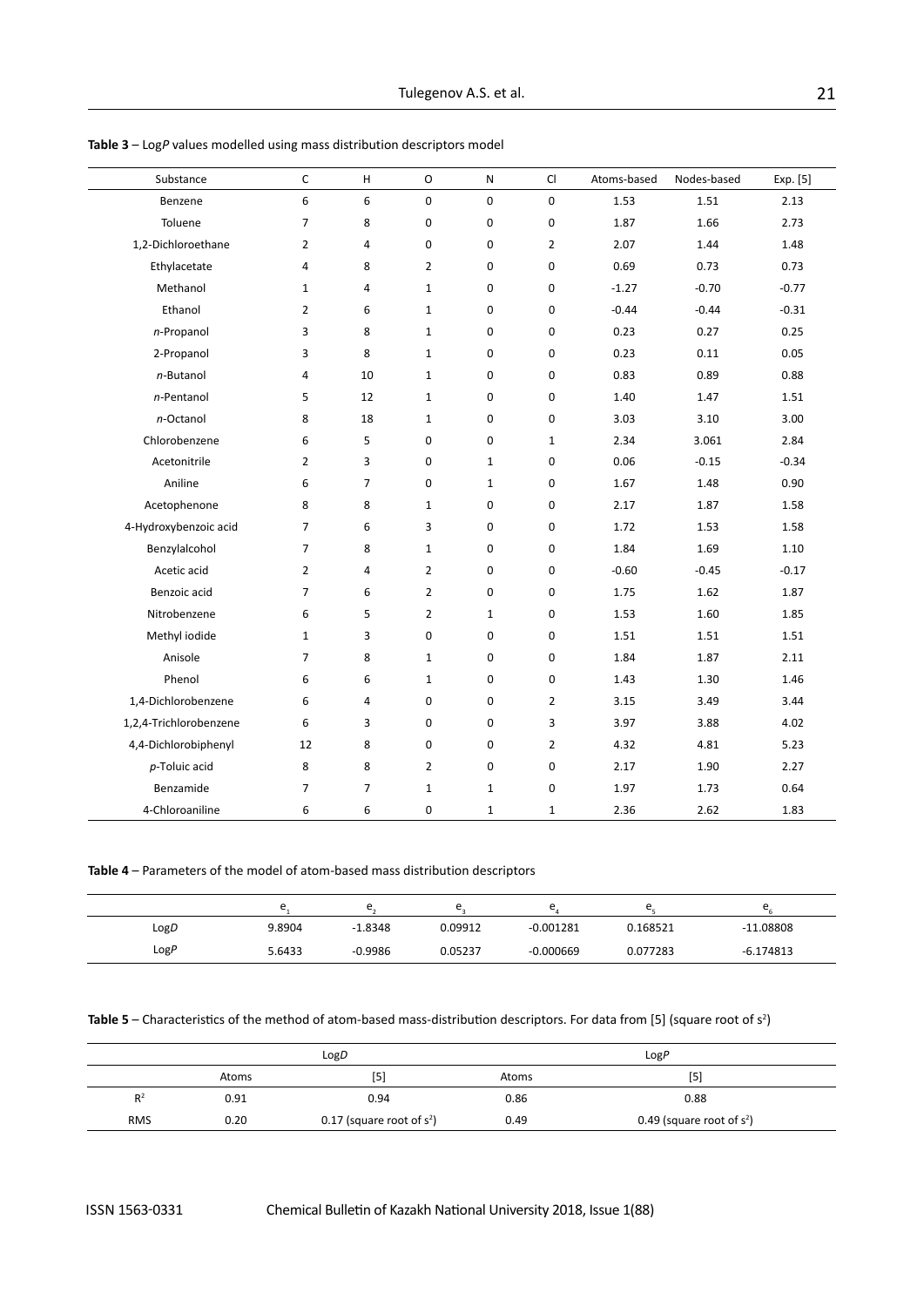In order to explore the effects of the information about the existence and distribution of intramolecular valence bound interatomic states produced upon the accuracy of modelling, the nodes-based complemented mass distribution model is applied in present work to the construction of the model of distribution coefficients of substances using the data from [5]. The results are provided in Tables 2, 3, 7 and 8. The introduction of the nodes-based mass distribution descriptors improves the predictive power of the model and resolves the problem of the incompleteness in the description of the structure leading to the unique definition of the molecular formula within the mass distribution descriptors model and allows the observation the difference between the isomers at the level of descriptors.

**Table 7 –** Performance characteristics of the method of nodes-based mass distribution descriptors.

|            |           | LogD                         |           | LogP                         |  |  |
|------------|-----------|------------------------------|-----------|------------------------------|--|--|
|            | This work | $[5]$                        | This work | [5]                          |  |  |
| $R^2$      | 0.96      | 0.94                         | 0.91      | 0.88                         |  |  |
| <b>RMS</b> | 0.14      | 0.17 (square root of $s^2$ ) | 0.41      | 0.49 (square root of $s^2$ ) |  |  |

**Table 8** – Parameters of the model of nodes-based complemented mass distribution descriptors

|                | LogD        | LogP        |                             | LogD         | LogP        |
|----------------|-------------|-------------|-----------------------------|--------------|-------------|
| e,             | 2.311871    | 4.532165    | $e_{\scriptscriptstyle 6}$  | 4.356853     | 10.422386   |
| e <sub>2</sub> | $-0.465578$ | $-0.899983$ | e.                          | $-0.213608$  | $-0.500303$ |
| $e_{3}$        | 0.028244    | 0.057987    | $e_{s}$                     | 0.003426     | 0.007795    |
| $e_{4}$        | $-0.000608$ | $-0.001294$ | $e_{\scriptscriptstyle{9}}$ | 0.165462     | 0.033625    |
| e              | 0.007819    | 0.153072    | $e_{_{10}}$                 | $-31.153714$ | -76.072929  |

#### **4. Conclusions**

The observation was made in the present work that mass distribution descriptors perform better for cases of interaction of substance with the solid or fixed molecular framework and perform slightly worse for cases of interaction of molecules with liquids, although the level of deviations is coincident with the models utilizing the quantum-chemical descriptors. This can be explained by the nature of descriptors utilized. Although they do describe the charge distribution, the level of information is not sufficient to describe the whole range of orientations available in liquid phase, but for the cases of interaction with solid phase, i.e. the surface, such information is sufficient as only a limited number of orientations is responsible for the contribution to the total adsorption characterizing macroscopic property, and locality of interaction centers does not introduce strict conditions upon the accuracy of the model of interaction. A distinctive characteristics of mass distribution descriptors is that only a limited knowledge about the system is utilized, namely, the chemical formula. No use of quantum-chemical computations is made and no effort is spent for computing or measuring the quantum-chemical parameters of molecules, which makes this

method computationally favourable for certain types of research problems. The results of computations show that the introduction of the interatomic valence bound states-specific information may introduce the major changes in the results of modelling making the predictions even more accurate compared to the quantum-chemical or physical-chemical descriptors in the description of physical-chemical objects exhibiting the complex formation properties. The general conclusion attained in present work is that the mass distribution descriptors can at least form a reliable foundation for complementing them by quantumchemical or physical-chemical descriptors in modelling the macroscopic properties of substances.

#### **Acknowledgements**

Akyl Tulegenov acknowledges the lecturership scholarship of the al-Farabi Kazakh National University. Bagdaulet Kenzhaliev acknowledges the funding of the project (KBTU contract 88): "Development of basic prerequisites of development of hydrometallurgical processes of extraction of non-ferrous metals from metal-containing sources with the objective of creation of the foundations of innovative technologies."

#### **References (GOST)**

1 Тагер A.A. Физико-химия полимеров. – Москва: Химия, 1968. – 536 с.